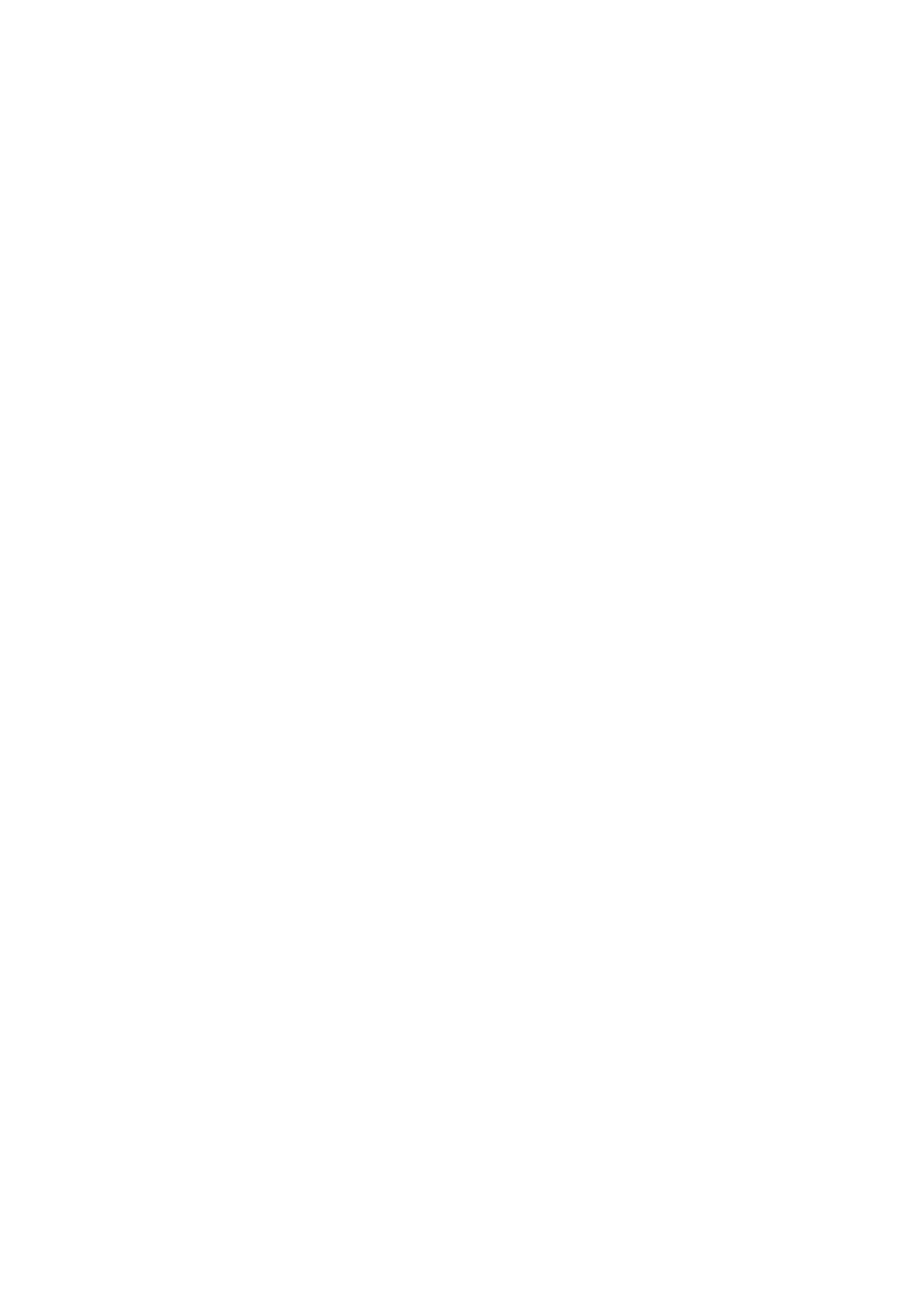

#### **1 Welcome**

# **2 Apologies**

There were no apologies.

# **3 Declaration of Interest**

There were no declarations of interest.

#### **4 Confirmation of Minutes**

Resolution number UH/2022/45

MOVED by Chairperson L Whyte, seconded by Deputy Chairperson M Miles:

#### **That the Upper Harbour Local Board:**

**a) note that the ordinary minutes of its meeting, held on Thursday, 12 May 2022 will be confirmed at its meeting on 16 June 2022.**

#### **CARRIED**

#### **5 Leave of Absence**

There were no leaves of absence.

#### **6 Acknowledgements**

#### **6.1 Sonya McKinney**

Resolution number UH/2022/46

MOVED by Chairperson L Whyte, seconded by Member U Casuri Balouch:

**That the Upper Harbour Local Board:**

**a) acknowledge PA/Office Manager Sonya McKinney, thank her for her ongoing service to the board and wish her well on her future endeavors.**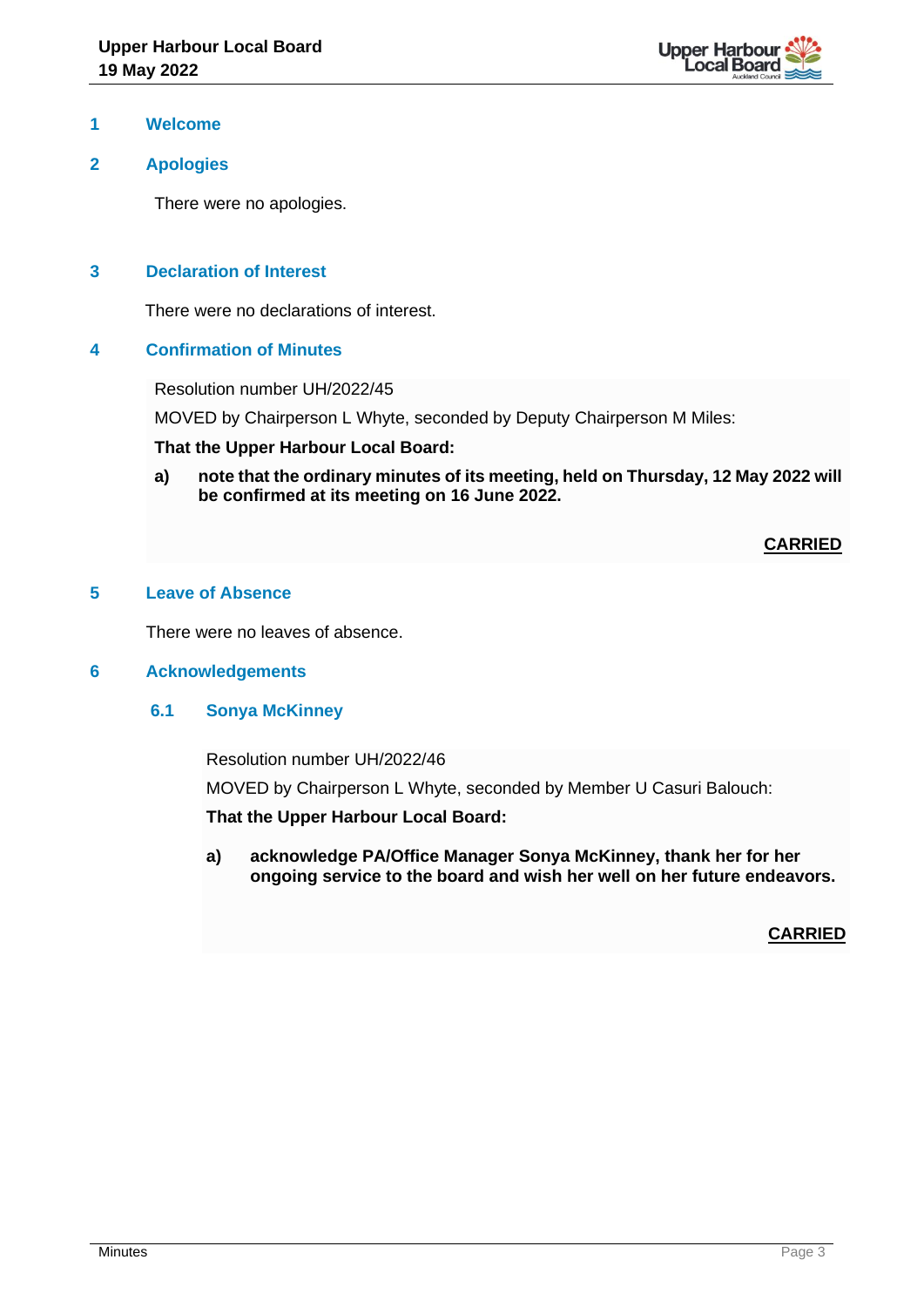

# **7 Petitions**

# **7.1 Petition - Removing Concrete Barriers on Upper Harbour Drive**

Member Casuri-Balouch tabled a petition on behalf of a group of residents requesting the removal of concrete barriers on Upper Harbour Drive. A copy of the petition tabled at the meeting has been placed on the official minutes and is available on the Auckland Council website as a minute attachment. Resolution number UH/2022/47

MOVED by Member U Casuri Balouch, seconded by Deputy Chairperson M Miles:

#### **That the Upper Harbour Local Board:**

- **a) receive the petition requesting the removal of concrete barriers on Upper Harbour Drive.**
- **b) forward the petition to Auckland Transport.**

#### **CARRIED**

#### **Attachments**

A 19 May 2022, Upper Harbour Local Board - Item 7: Petition - Removing concrete barriers on Upper Harbour Drive.

#### **8 Deputations**

There were no deputations.

#### **9 Public Forum**

#### **9.1 Public Forum - Draft Auckland Golf Investment Plan - Golf NZ**

Dean Murphy, CEO Golf NZ, attended the meeting to present Golf NZ's concerns about the Draft Auckland Golf Investment Plan and to request it's withdrawal and correction.

A copy of the presentation tabled at the meeting has been placed on the official minutes and is available on the Auckland Council website as a minute attachment. Resolution number UH/2022/48

MOVED by Deputy Chairperson M Miles, seconded by Member A Atkinson:

**That the Upper Harbour Local Board:**

#### **a) thank Dean Murphy for his presentation.**

# **CARRIED**

# **Attachments**

A 19 May 2022, Upper Harbour Local Board - Item 9: Public Forum - Draft Auckland Golf Investment Plan - request for withdrawal and correction

# **10 Extraordinary Business**

There was no extraordinary business.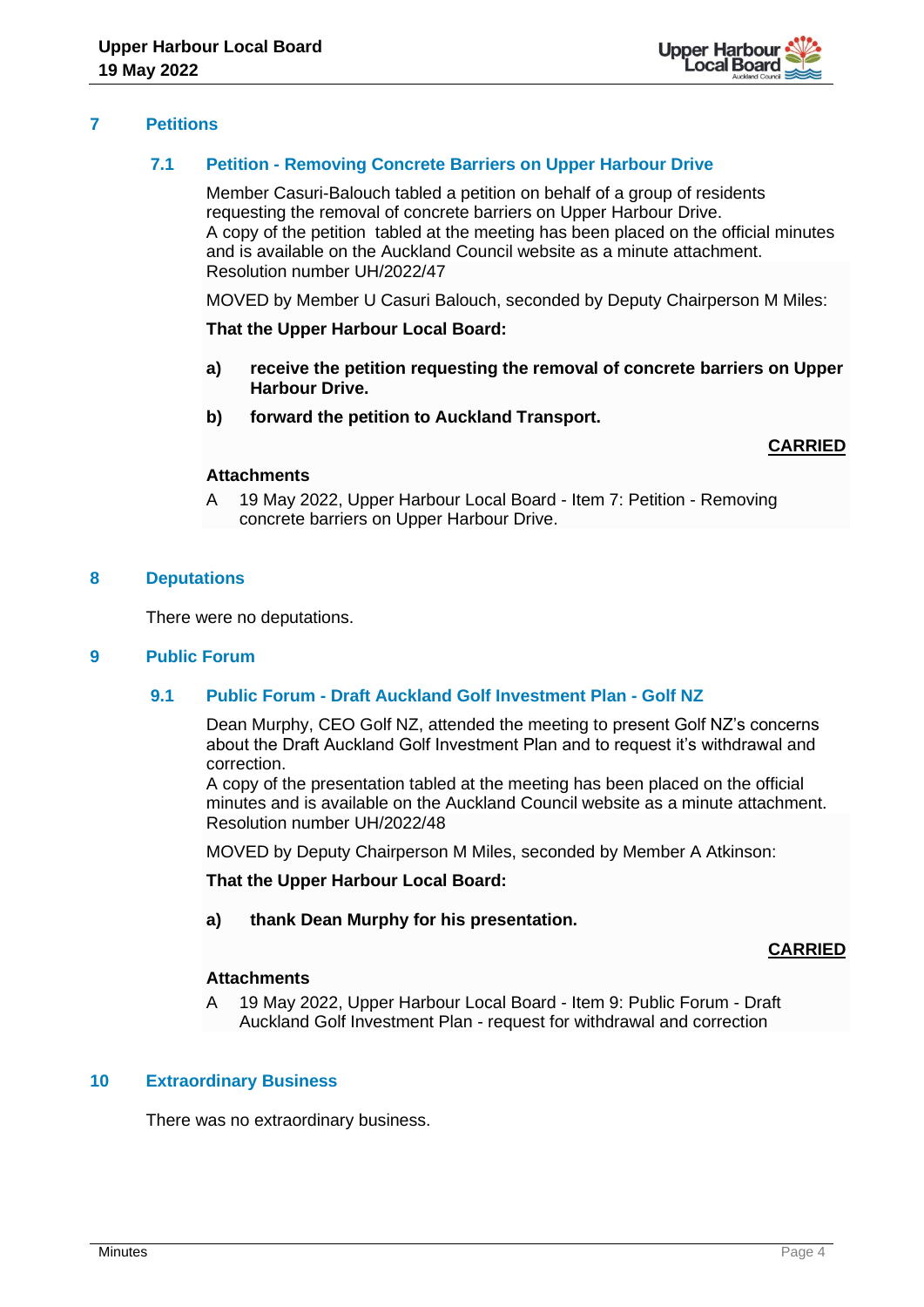

#### **11 Local Board views on a Notice of Requirement for a designation for a primary school and early childhood education centre at 2 Waka Moana Drive, Hobsonville.**

Jo Hart, Senior Policy Planner, was in attendance to support the item.

Resolution number UH/2022/49

MOVED by Chairperson L Whyte, seconded by Member U Casuri Balouch:

#### **That the Upper Harbour Local Board:**

- **a) receive public feedback on the Notice of Requirement for a new primary school and early childhood education centre at 2 Waka Moana Drive, Hobsonville and note key submission themes highlighted in the report as follows:** 
	- **i) support for a new primary school**
	- **ii) lack of capacity of the existing Hobsonville Primary School**
	- **iii) combining the proposed new primary school with the current primary school to:**

**A) utilise resources efficiently and effectively**

**B)avoid separation of students of the same year who are living, and growing up in the same location**

- **iv) traffic congestion and safety issues for pedestrians**
- **v) support for walking and cycling**
- **vi) amendment sought to one of the proposed Notice of Requirement conditions for on-road interventions to ensure safe connections for active mode users**
- **vii) risk to aircraft safety at the Whenuapai Airbase, and in particular the approach and departure path, including glare, reflectivity and bird strikes, related to structures particularly during construction.**
- **b) provide local board views on the Notice of Requirement for a new primary school and early childhood education centre at 2 Waka Moana Drive, Hobsonville as follows:**
	- **i) support the proposed components that the school is to be made up of, recognising the need for further learning spaces for primary school aged children, as well as the early childhood education center provision**
	- **ii) request that there be no reliance on local roads to provide for parking and that bus routes and appropriate safe crossing areas are provided**
	- **iii) request that the Minister of Education considers, at the detailed design stage, the heritage and character area in which the school will be built, including design elements that complement the art-deco look of surrounding properties.**
- **c) request the opportunity to provide further local board views at the outline plan of works plan stage of the proposal.**
- **d) appoint a local board member to speak to the local board views at a hearing (if one is held) on the Notice of Requirement if that is considered necessary by the local board.**
- **e) delegate authority to the chairperson of Upper Harbour Local Board to make a replacement appointment in the event the local board member appointed in resolution b) is unable to attend the hearing (if one is held).**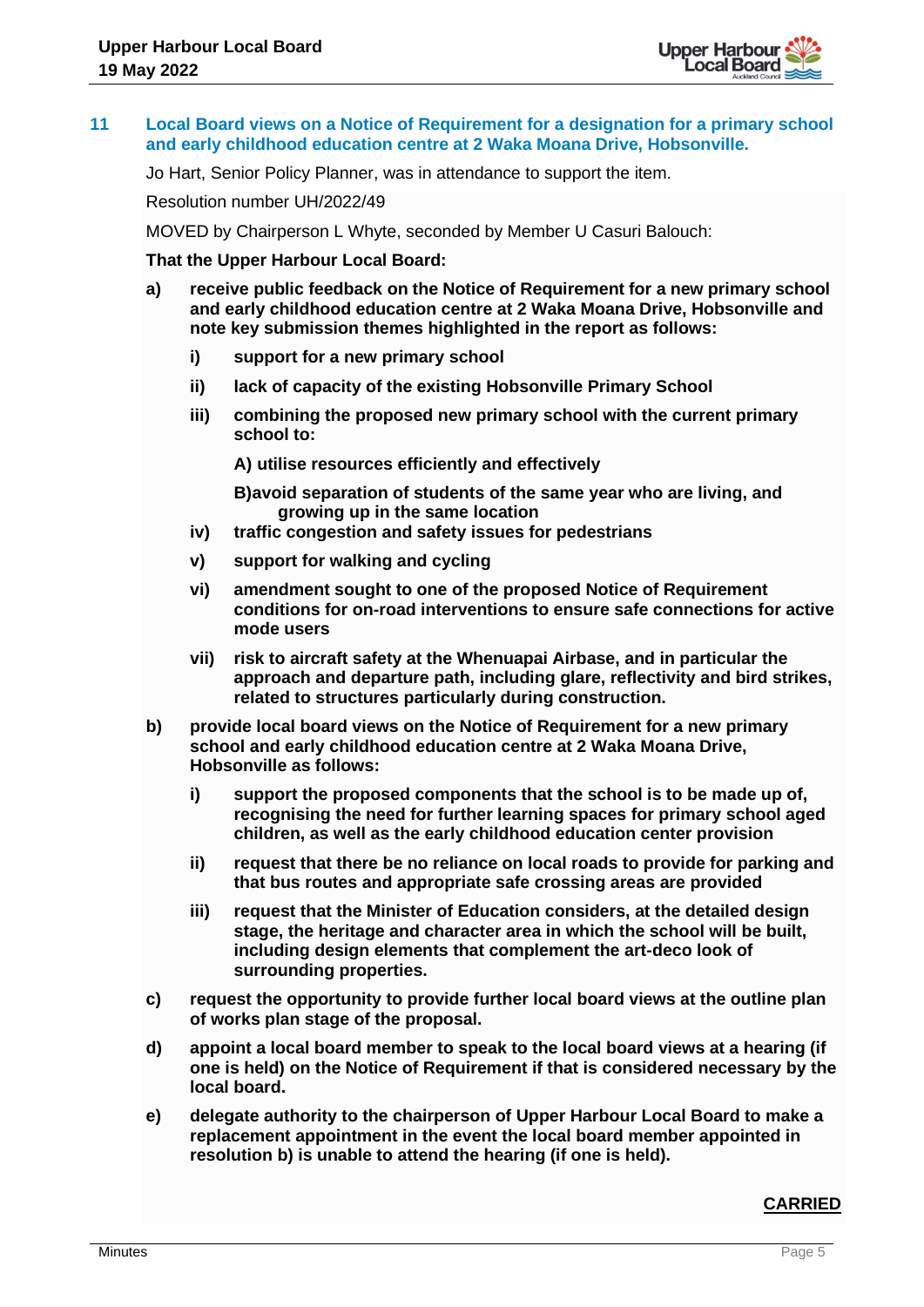

# **12 Sanders Reserve Bike Facility Analysis and Development Strategy**

John McKellar, Parks and Places Specialist, and Melissa Johnson, Project Manager, were in attendance to support the item.

Resolution number UH/2022/50

MOVED by Member A Atkinson, seconded by Deputy Chairperson M Miles:

#### **That the Upper Harbour Local Board:**

- **a) adopt the Sanders Reserve Bike Facility Analysis and Development Strategy (Attachment A), subject to the plan stating that any proposed planting must not be in conflict with the current approved planting plan for Sanders Reserve.**
- **b) note that as the strategy implementation is progressed with Community Facilities there will be liaison with the local board about appropriate stakeholder engagement.**

**CARRIED**

The meeting adjourned at 10:43am and reconvened at 10:53am

Note: the following items were considered ahead of Item 13 – Upper Harbour Local and Multi-Board Grants Round two 2021/2022 grant allocation and Item 14 – Upper Harbour Local Board Grants Programme 2022/2023:

- Item 15 Draft golf investment plan
- Item 16 Endorsing Business Improvement District (BID) targeted rate grant for 2022/2023
- Item 17 Community Facilities Network Plan revised Action Plan (2022)
- Item 18 Local Board feedback on Auckland Transport proposed speed limit changes
- Item 19- Governance forward work calendar
- Item 20 Workshop records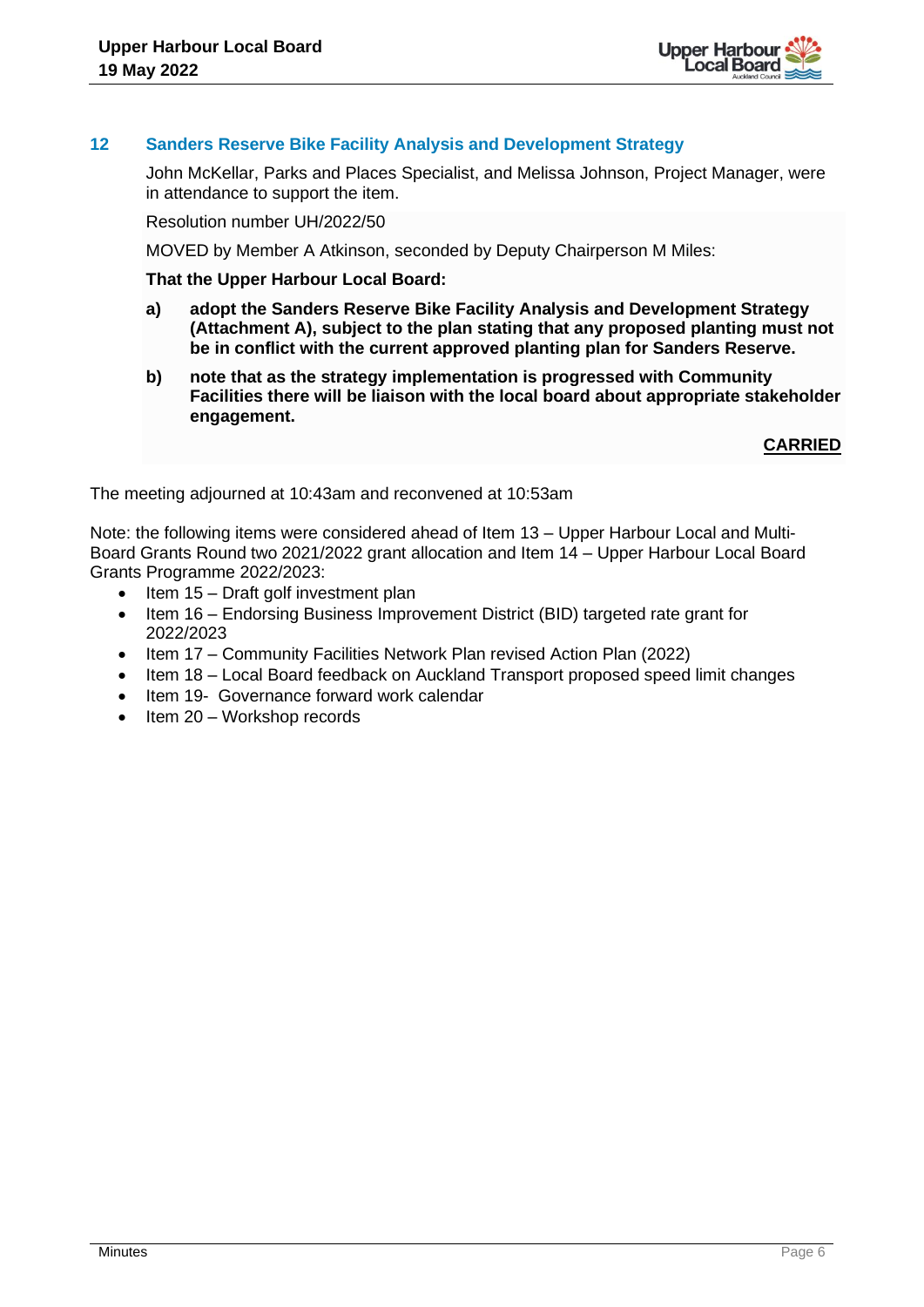

# **15 Draft Auckland golf investment plan**

Carole Canler, Senior Policy Manager and Aubery Bloomfield, Senior Policy Advisor, were in attendance to support the item.

A PowerPoint presentation was provided for this item. A copy has been placed on the official minutes and is available on the Auckland Council website as a minute attachment.

Resolution number UH/2022/51

MOVED by Chairperson L Whyte, seconded by Deputy Chairperson M Miles:

That the Upper Harbour Local Board:

- **a) cannot support in principle the three policy objectives set in the draft Auckland golf investment plan until the concerns outlined below have been satisfactorily addressed:**
	- **i) note that there is no public golf course in Upper Harbour and our residents use the facility in a neighbouring local board area**
	- **ii) note that public golf courses provide for grass roots participation at a very inclusive and diverse level. It provides an affordable access for all ages and stages of golf, all ethnicities and all socio-economic groupings.**
	- **iii) As golf courses move towards the rural parts of the city, barriers to participation through cost and access increase.**
	- **iv) note the concerns raised by Golf New Zealand about the validity of the data, the process undertaken to develop the draft Auckland Golf Investment plan and the conclusions reached and seek further advice from staff on these issues prior to the board providing specific feedback**
	- **v) is concerned that the decision making framework in the plan is unclear and is inconsistent with the allocation of decisions to local boards and local boards' governance responsibility for provision of active recreation activity, community leases and local parks/open space, particularly given the governance framework review**
	- **vi) request further work to be completed on a regional provision standard for golf and access to golf facilities prior to adopting the draft Auckland Golf Investment plan, so access to these facilities is considered across Auckland, including in areas without existing golf courses on public land**
	- **vii) have serious concerns that a piecemeal approach to decision making upon lease expiry will only focus on provision reductions, which will sub optimise outcomes leading to significant gaps in the network which will be unable to provide for existing demand, let alone expected growth.**

# **CARRIED**

#### **Attachments**

A 19 May 2022, Upper Harbour Local Board, Item 15: Auckland Golf Investment Plan presentation.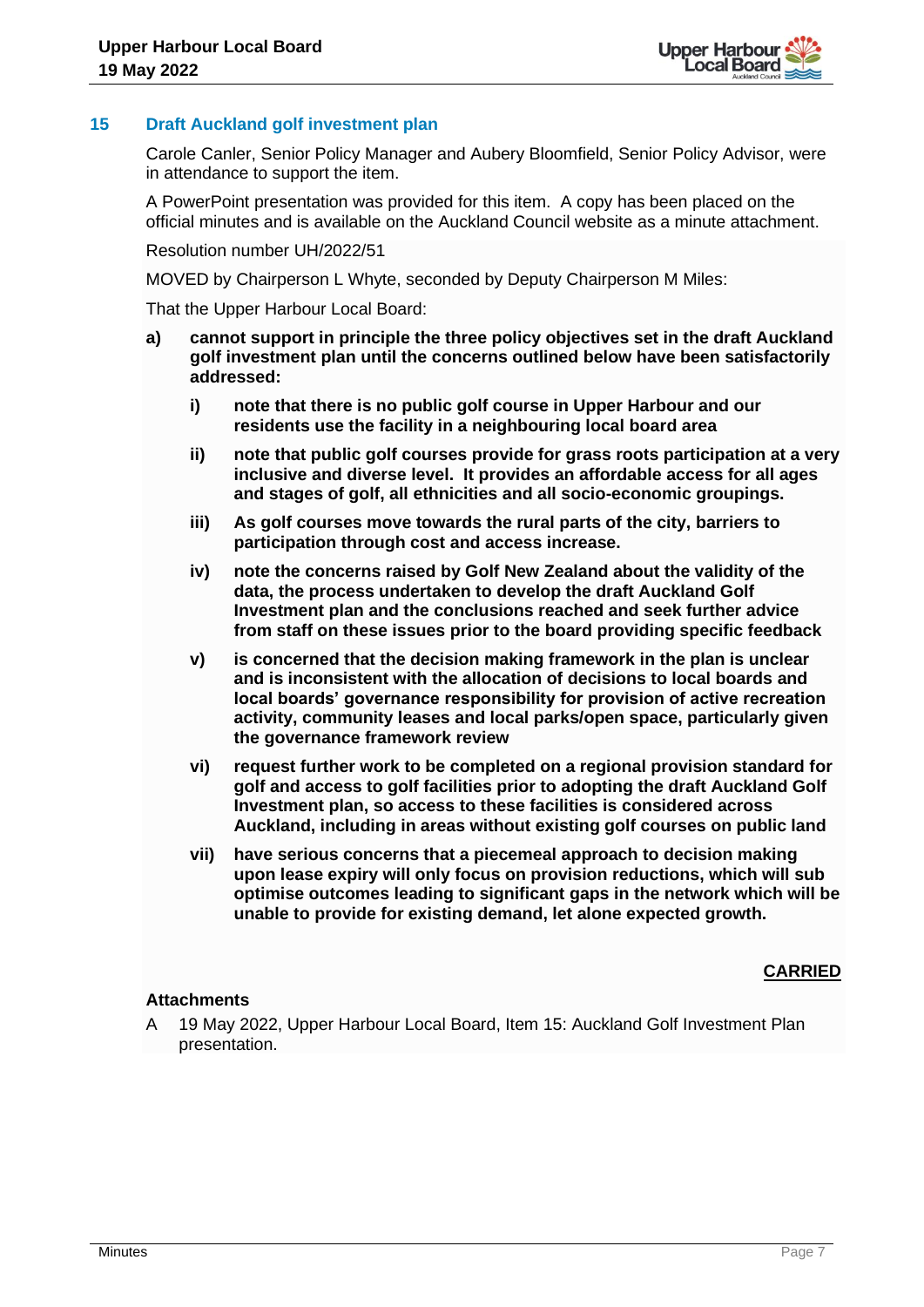

# **16 Endorsing Business Improvement District (BID) targeted rate grant for 2022/2023**

Resolution number UH/2022/52

MOVED by Member N Mayne, seconded by Member U Casuri Balouch:

#### **That the Upper Harbour Local Board:**

- **a) recommend to the Governing Body the setting of the targeted rate for inclusion in the Annual Budget 2022/2023 for the following Business Improvement District (BID) programme:**
	- **i) \$732,403.52 for Business North Harbour Incorporated.**

#### **CARRIED**

#### **17 Community Facilities Network Plan revised Action Plan (2022)**

Resolution number UH/2022/53

MOVED by Member N Mayne, seconded by Member U Casuri Balouch:

#### **That the Upper Harbour Local Board:**

**a) defer providing local board views on the revised Community Facilities Network Plan Action Plan (2022) to the 16 June 2022 business meeting pending further information considering the Governance Framework Review and impacts of ongoing discussions on the proposed 2022/2023 annual budget.**

**CARRIED**

# **18 Local board feedback on Auckland Transport's proposed speed limit changes**

Resolution number UH/2022/54

MOVED by Member N Mayne, seconded by Member A Atkinson:

#### **That the Upper Harbour Local Board:**

- **a) receive the report on speed limit changes proposed as part of Phase Three of Auckland Transport's Safe Speeds Programme.**
- **b) do not support the blanket 24/7 nature of speed reductions to 30km/h.**
- **c) believe the 40km/h school zones are working well around schools in Upper Harbour currently where they are in place.**
- **d) have specific concerns with reductions proposed on the following roads due to the collector role they play:**
	- **i) Kyle Road**
	- **ii) Orwell Road.**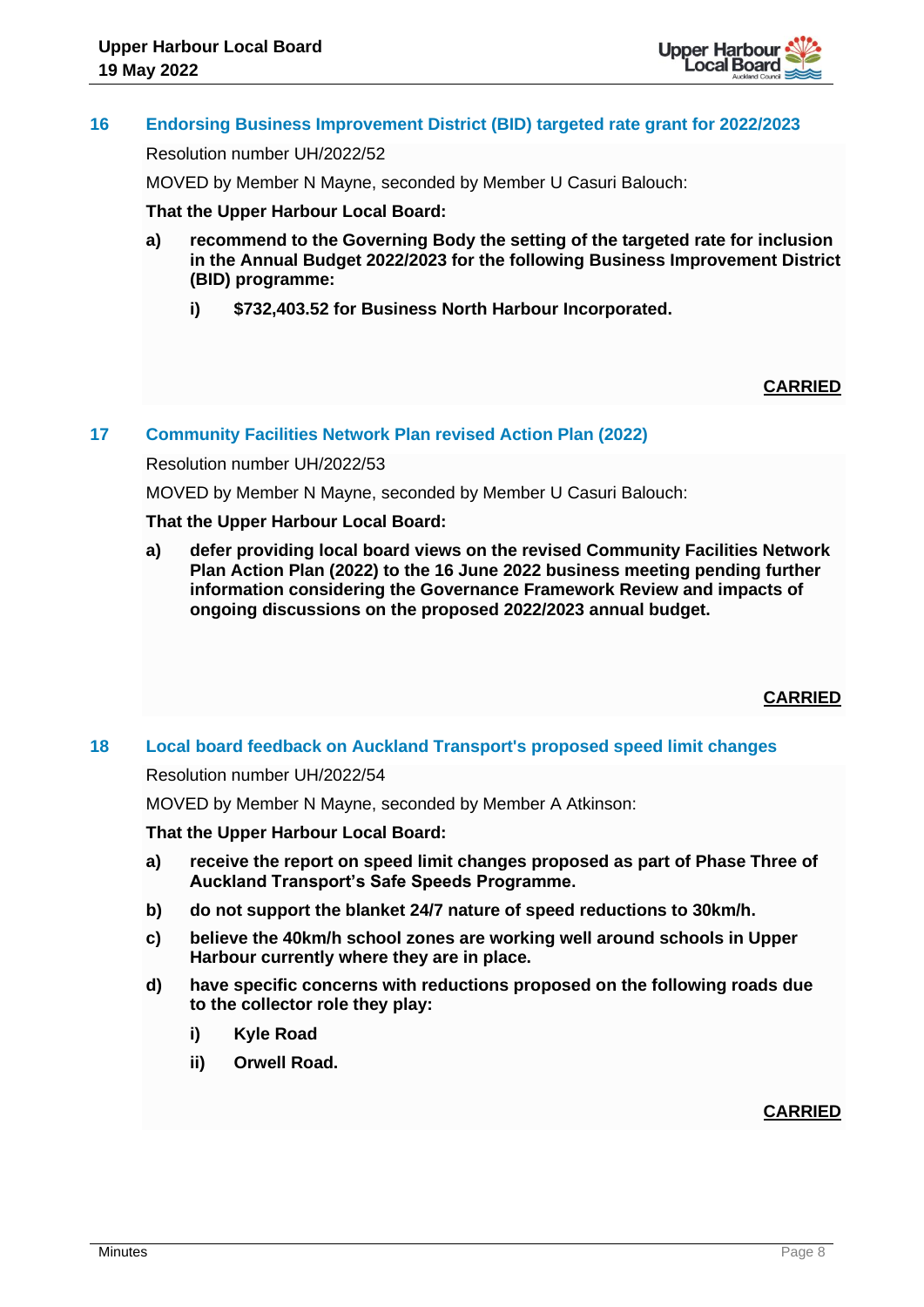

## **19 Governance forward work calendar**

Resolution number UH/2022/55

MOVED by Chairperson L Whyte, seconded by Member N Mayne:

#### **That the Upper Harbour Local Board:**

**a) receive the Upper Harbour Local Board governance forward work calendar for May 2022 – July 2022.**

# **CARRIED**

#### **20 Workshop records**

Resolution number UH/2022/56

MOVED by Member B Neeson, seconded by Member N Mayne:

#### **That the Upper Harbour Local Board:**

**a) receive the records of the Upper Harbour Local Board workshops held on Thursday 14 and 28 April and 5 May 2022 (refer to Attachments A, B, and C to the agenda report).**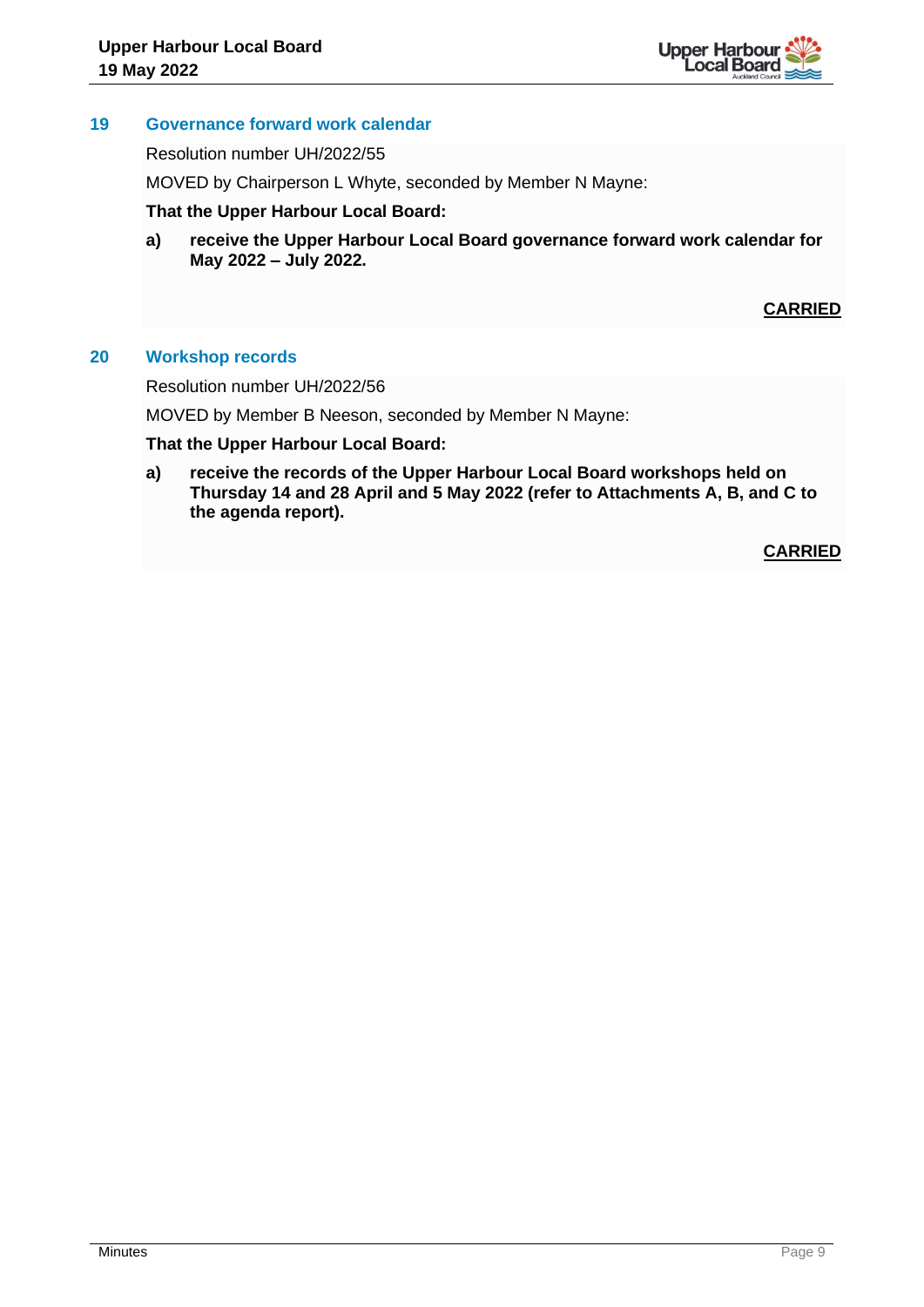

Note: the following items were considered ahead of Item 13 – Upper Harbour Local and Multi-Board Grants Round two 2021/2022 grant allocation and Item 14 – Upper Harbour Local Board Grants Programme 2022/2023:

- Item 15 Draft golf investment plan
- Item 16 Endorsing Business Improvement District (BID) targeted rate grant for 2022/2023
- Item 17 Community Facilities Network Plan revised Action Plan (2022)
- Item 18 Local Board feedback on Auckland Transport proposed speed limit changes
- Item 19- Governance forward work calendar
- Item 20 Workshop records

#### **13 Upper Harbour Local and Multi-Board Grants Round Two 2021/2022 grant allocations**

Ann Kuruvilla, Grants Advisor, and Mark Purdie, Manager Local Board Financial Advisors, were in attendance to support the item.

*Deputy Chairperson M Miles left the meeting at 12.41pm.*

Resolution number UH/2022/57

MOVED by Chairperson L Whyte, seconded by Member A Atkinson:

**That the Upper Harbour Local Board:**

- **a) note that Greenhithe Community Trust has returned an amount of \$3,900 to Auckland Council for application QR2017-327 as, this project is not going ahead, therefore the total budget available is \$75,033.**
- **b) note that the Upper Harbour Local Board Quick Response Round One closed on 6 May 2022 with total sum of applications requesting \$57,991.20 which will be considered at the 16 June business meeting.**
- **c) note that officers have identified an underspend totaling \$39,400 in the 2021/2022 Locally Driven Initiatives Operational budget (LDI Opex) that will not be spent by the end of the financial year for the following activities:** 
	- **i) Activity ID 26277 – 'Local Parks Maintenance for unscheduled maintenance or increased level of service' - \$30,000**
	- **ii) Activity ID 472 – 'Anzac Day Services' - \$3,800**
	- **iii) Activity ID 1599 – 'Business emergency resilience programme' -\$5,600**
- **d) approve the reallocation of \$39,400 from the activities identified in resolution number UH/2022/57 clause c) to Activity ID 474 – Upper Harbour Community Grants, bringing the remaining budget available for 2021/2022 to \$114,433.**
- **e) Agree to fund, part-fund, or decline each application in the Upper Harbour Local Board Grants Round Two 2021/2022, listed in the following table:**

| <b>Application</b><br>ID | <b>Organisation</b> | <b>Main focus</b> | <b>Requesting funding for</b>                                                                                            | <b>Amount</b><br>approved |
|--------------------------|---------------------|-------------------|--------------------------------------------------------------------------------------------------------------------------|---------------------------|
| LG2217-202               | <b>Trixi Pavey</b>  | <b>Community</b>  | Towards venue hire of<br><b>Meadowood Community</b><br><b>House between 1st June</b><br>2022 till 23rd December<br>2022. | \$0.00                    |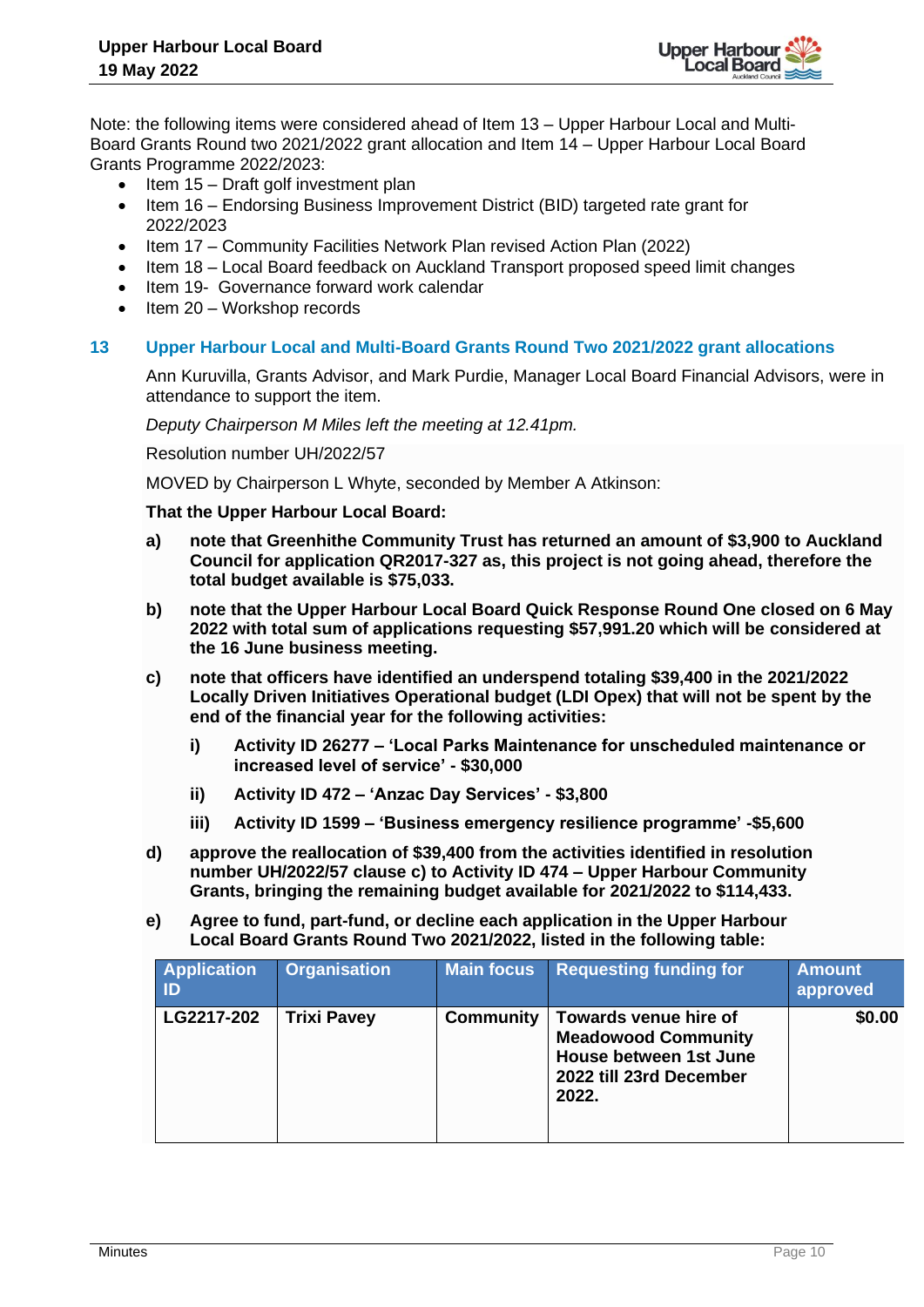

| LG2217-203 | <b>New Zealand</b><br><b>Photographic Art</b><br><b>Academy</b>                                            | <b>Arts and</b><br>culture     | Towards printing photos,<br>frames and editing of the<br>photographic exhibition<br>between 1st June 2022 and<br>30th June 2022.                                        | \$0.00                                                    |
|------------|------------------------------------------------------------------------------------------------------------|--------------------------------|-------------------------------------------------------------------------------------------------------------------------------------------------------------------------|-----------------------------------------------------------|
| LG2217-204 | Kaipātiki Project<br>Incorporated                                                                          | <b>Community</b>               | <b>Towards various aspects</b><br>of project delivery between<br>1 July 2022 till 30th<br>September 2022.                                                               | \$2,500.00                                                |
| LG2217-205 | <b>Life Education</b><br><b>Trust North</b><br><b>Shore</b>                                                | <b>Community</b>               | <b>Towards take home</b><br>resources for 'Heathy<br>Harold programme'<br>between 1st June 2022 and<br>31st December 2022.                                              | \$0.00                                                    |
| LG2217-206 | <b>Auckland</b><br><b>Paraplegic and</b><br><b>Physically</b><br><b>Disabled</b><br><b>Association Inc</b> | <b>Community</b>               | Towards venue hire,<br>equipment, wages for<br>sports officer and sport<br>development manager and<br>for Afterschool Athletics<br>events.                              | \$1,000.00<br>tagged to<br>equipment<br>and venue<br>hire |
| LG2217-207 | <b>East Coast Bays</b><br><b>Hockey Club</b>                                                               | <b>Sport and</b><br>recreation | Towards turf hire fees,<br>umpiring fees and<br>affiliation fees between 1st<br>June 2022 and 28th August<br>2022.                                                      | \$5,000.00                                                |
| LG2217-209 | <b>Camp Maynard</b>                                                                                        | <b>Community</b>               | <b>Towards replacement of 2</b><br>bunks and 60 foam<br>mattresses.                                                                                                     | \$12,456.45                                               |
| LG2217-210 | <b>Immerse</b><br><b>Charitable Trust</b>                                                                  | <b>Community</b>               | Towards travel costs,<br>catering and overall<br>expenses to run 20 days of<br>events between 1st July<br>2022 and 30th June 2023.                                      | \$0.00                                                    |
| LG2217-212 | <b>East Coast Bays</b><br><b>Association</b><br><b>Football Club</b>                                       | <b>Sport and</b><br>recreation | Towards salary of the<br>director, coach and junior<br>affiliation fees for Junior<br>development programme.                                                            | \$5,000.00                                                |
| LG2217-213 | <b>Salle Jean Louis</b><br>Incorporated                                                                    | <b>Sport and</b><br>recreation | <b>Towards scoring</b><br>machines, connection<br>system of reels and<br>connecting cables for<br>fencing course.                                                       | \$1,000.00                                                |
| LG2217-214 | <b>Albany Junior</b><br><b>High School</b>                                                                 | <b>Community</b>               | Towards repurpose of<br>building by haulage of<br>structure and renovations<br>to convert into community<br>wharenui between 1st June<br>2022 to 20th December<br>2022. | \$5,000.00                                                |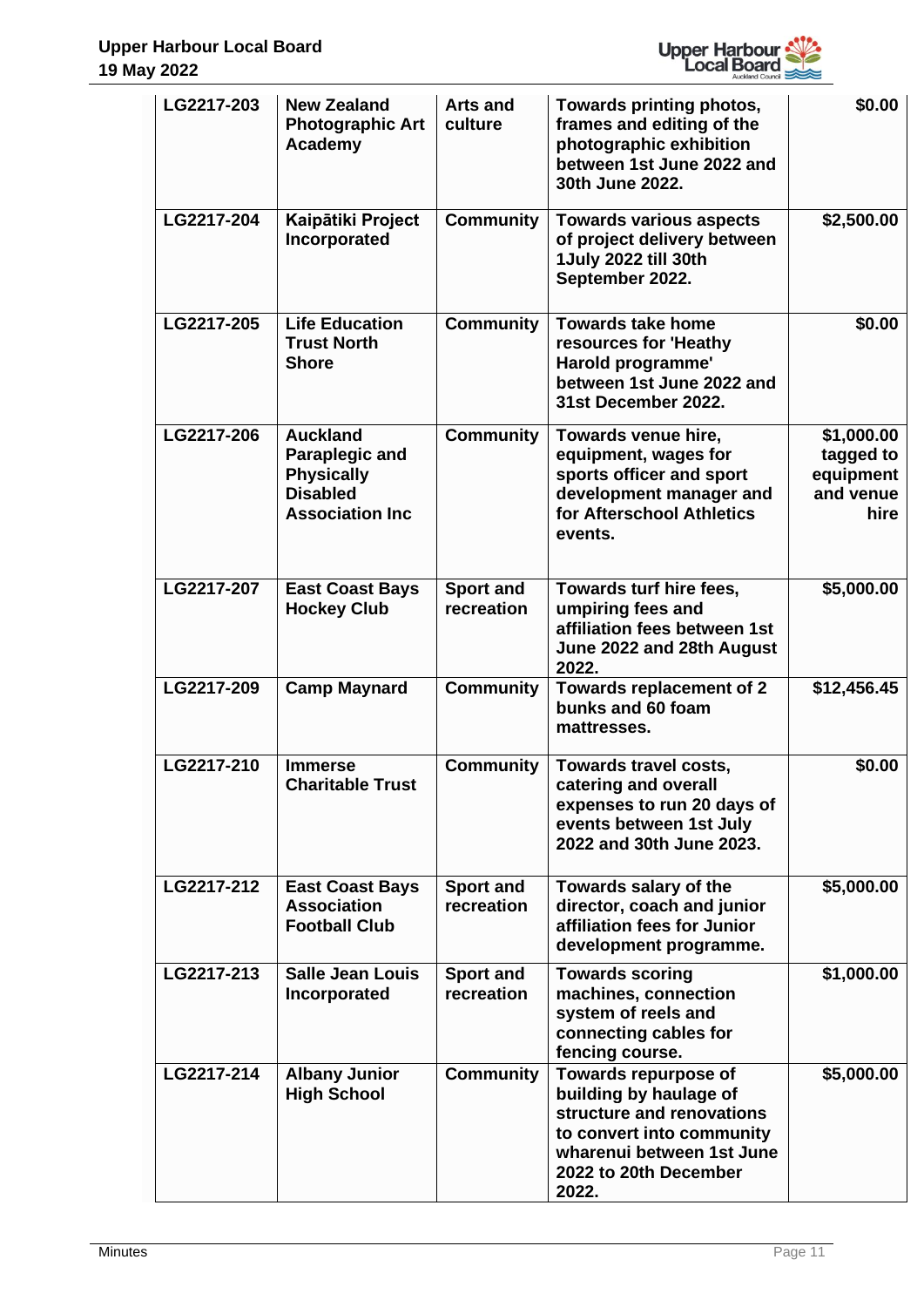

| LG2217-215   | <b>Albany</b><br><b>Badminton Club</b><br>Incorporated                                                                      | <b>Sport and</b><br>recreation | <b>Towards venue hire and</b><br>shuttle costs for the<br><b>Albany Badminton</b><br>Tournament 2022.                                                                                      | \$0.00      |
|--------------|-----------------------------------------------------------------------------------------------------------------------------|--------------------------------|--------------------------------------------------------------------------------------------------------------------------------------------------------------------------------------------|-------------|
| LG2217-216   | Waitemata<br>Synchronised<br><b>Swimming Club</b><br>Incorporated                                                           | <b>Sport and</b><br>recreation | <b>Towards underwater sound</b><br>system, pool hire, coach<br>fees and website costs<br>between 1st August 2022<br>till 23rd December 2022.                                               | \$0.00      |
| LG2217-217   | Youthline<br><b>Auckland</b><br><b>Charitable Trust</b>                                                                     | <b>Community</b>               | <b>Towards the professional</b><br>fees for training and<br>supervising volunteer<br>counsellors.                                                                                          | \$2,000.00  |
| LG2217-218   | <b>Mass Sport Trust</b>                                                                                                     | <b>Sport and</b><br>recreation | <b>Towards an inaugural</b><br>football tournament for<br>women on 25th September<br>2022.                                                                                                 | \$1,500.00  |
| LG2217-219   | <b>Hobsonville Hall</b><br><b>Society</b>                                                                                   | <b>Community</b>               | <b>Towards hall insurance</b><br>costs from 1st Dec 2022 till<br><b>1st Dec 2023</b>                                                                                                       | \$3,000.00  |
| LG2217-220   | <b>Badminton New</b><br><b>Zealand</b><br>Incorporated                                                                      | <b>Sport and</b><br>recreation | <b>Towards Venue hire for</b><br><b>Seniors North Island Inter-</b><br><b>Association competition,</b><br>between 30th July 2022<br>and 3rd September 2022.                                | \$2,000.00  |
| LG2217-221   | <b>Hobsonville</b><br><b>Point Marine</b><br><b>Sports</b><br><b>Recreation</b><br><b>Centre Charitable</b><br><b>Trust</b> | <b>Community</b>               | Towards the costs of the<br><b>Transition of Concept</b><br>detailed design and<br>drawings for Upper<br><b>Harbour Marine Centre,</b><br>that occur after the 1st of<br><b>June 2022.</b> | \$20,000.00 |
| LG2217-222   | <b>Greenhithe</b><br><b>Community Trust</b>                                                                                 | <b>Community</b>               | Towards a tool shed, wheel<br>barrow and two storage<br>racks at Wainoni Park.                                                                                                             | \$2,966.00  |
| <b>Total</b> |                                                                                                                             |                                |                                                                                                                                                                                            | \$63,422.45 |

# **f) agree to fund, part fund, or decline each application in the Upper Harbour Multi-Board Grants Round Two 2021/2022, listed in the following table:**

| <b>Application</b><br>lid | <b>Organisation</b>                           | <b>Main focus</b> | <b>Requesting funding for</b>                                                                                                                                                | <b>Amount</b><br>approved |
|---------------------------|-----------------------------------------------|-------------------|------------------------------------------------------------------------------------------------------------------------------------------------------------------------------|---------------------------|
| MB2022-202                | <b>Re-Creators</b><br><b>Charitable Trust</b> | <b>Community</b>  | <b>Towards free or</b><br>subsidised classes of<br><b>Community Upcycling DIY</b><br><b>Workshops in various</b><br><b>locations in Auckland</b><br>(June 2022 - March 2023) | \$0.00                    |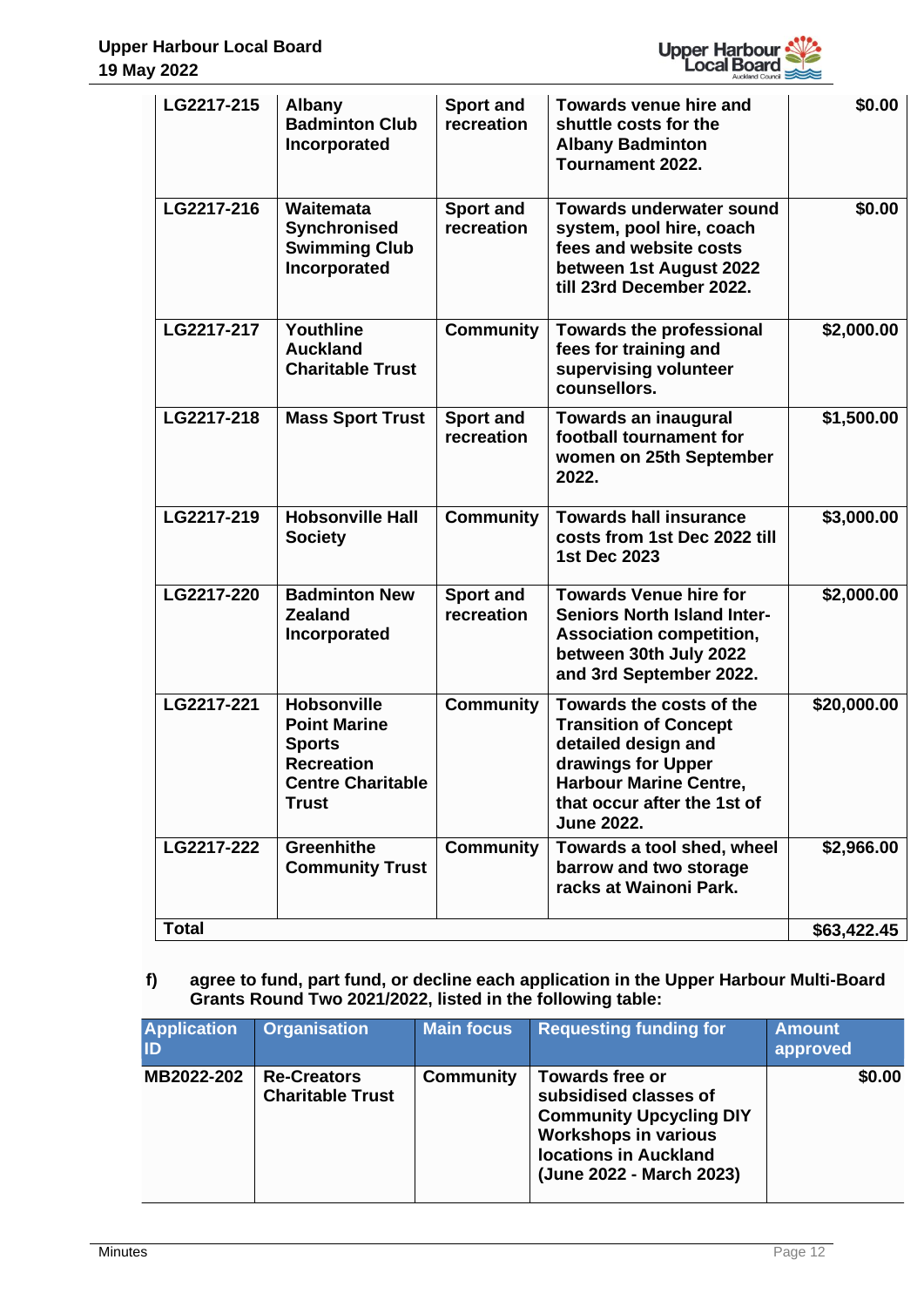

| MB2022-214 | <b>North Harbour</b><br><b>Community</b><br><b>Patrol</b>   | <b>Community</b> | <b>Towards resources for</b><br>mobile crime prevention<br>patrols in suburbs in<br>Devonport-Takapuna,<br><b>Hibiscus and Bays,</b><br>Kaipātiki, and Upper<br>Harbour (June 2022 - May<br>2023)                                                               | \$1,317.00 |
|------------|-------------------------------------------------------------|------------------|-----------------------------------------------------------------------------------------------------------------------------------------------------------------------------------------------------------------------------------------------------------------|------------|
| MB2022-215 | <b>The Reading</b><br><b>Revolution</b>                     | <b>Community</b> | Towards wages of the<br>manager delivering the<br>"Readers Leaders<br>programme"                                                                                                                                                                                | \$0.00     |
| MB2022-216 | <b>Assistance Dogs</b><br><b>NZ Trust</b>                   | <b>Community</b> | Towards wages of puppy<br>development advisor and<br>client instructor in<br><b>Auckland (June 2022 -</b><br>December 2022)                                                                                                                                     | \$0.00     |
| MB2022-220 | <b>Bellyful New</b><br><b>Zealand Trust</b>                 | <b>Community</b> | Towards meal production,<br>volunteer support, and<br>delivery costs in Auckland<br>(June 2022 - December<br>2023)                                                                                                                                              | \$0.00     |
| MB2022-229 | <b>The StarJam</b><br><b>Charitable Trust</b>               | <b>Community</b> | <b>Towards the workshops</b><br>costs of tutor fees, venue<br>hire, tutor and volunteer<br>training, regional<br>programme coordinator's<br>salary and equipment<br>between 1st June 2022 to<br>31st December 2022.                                             | \$1,000.00 |
| MB2022-232 | <b>Garden to Table</b><br><b>Trust</b>                      | <b>Community</b> | Towards the salary,<br>mileage and home office<br>costs of three regional<br>coordinators of the<br>"Garden to Table Food<br><b>Education Programme"</b>                                                                                                        | \$1000.00  |
| MB2022-233 | Aotearoa<br><b>Multicultural</b><br><b>Families Society</b> | <b>Community</b> | <b>Towards organized</b><br>walking programme for<br>families at different local<br>trails, parks, and beaches<br>in Devonport, Takapuna,<br><b>Mission Bay, East Coast</b><br><b>Bays, Unsworth Heights,</b><br>and Hobsonville (July 2022<br>- December 2022) | \$0.00     |
| MB2022-236 | <b>Big Buddy</b><br><b>Mentoring Trust</b>                  | <b>Community</b> | <b>Towards operational costs</b><br>(such as wages, rent,<br>transport, equipment) to<br>recruit volunteer mentors<br>for young boys with no<br>father in their lives in<br><b>Auckland (September 2022</b><br>- September 2023)                                | \$0.00     |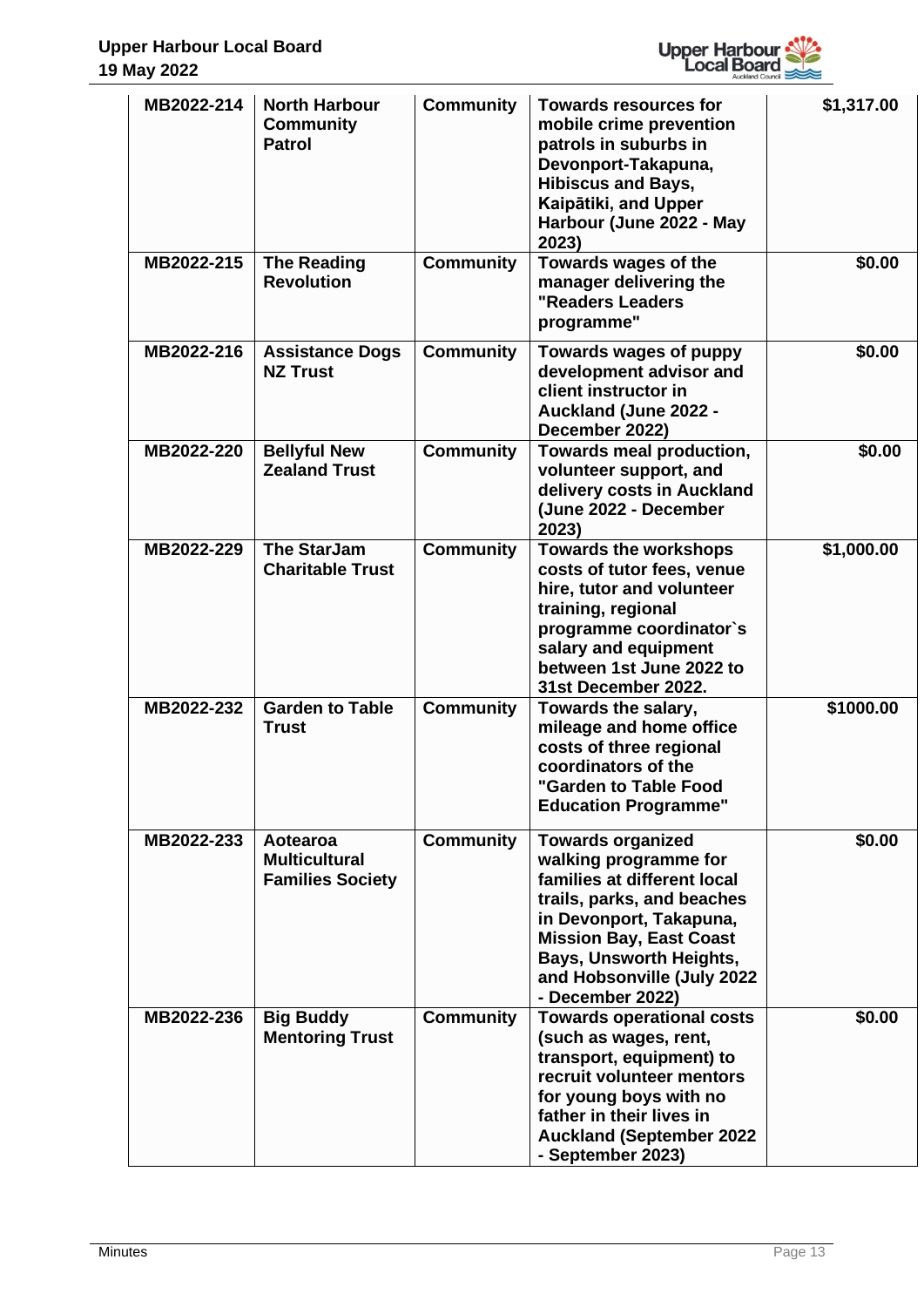

| MB2022-237 | <b>Pet Refuge New</b><br><b>Zealand</b><br><b>Charitable Trust</b> | <b>Community</b> | <b>Towards administration</b><br>costs for the Pet Refuge<br>shelter in Rosedale<br><b>Auckland (June 2022 -</b><br>December 2022)                                                                                         | \$1,000.00 |
|------------|--------------------------------------------------------------------|------------------|----------------------------------------------------------------------------------------------------------------------------------------------------------------------------------------------------------------------------|------------|
| MB2022-243 | <b>Anxiety New</b><br><b>Zealand Trust</b>                         | <b>Community</b> | <b>Towards the marketing</b><br>material costs and wages<br>of co-ordinators and<br>facilitators of the<br><b>Community Education</b><br>Webinars.                                                                         | \$0.00     |
| MB2022-244 | <b>PHAB</b><br><b>Association</b><br>(Auckland)<br>Incorporated    | <b>Community</b> | <b>Towards the costs of</b><br>youth worker wages,<br>project coordination,<br>external facilitation and<br>administration fees to run<br>12 weekly recreational<br>programmes between 6<br>June 2022 to 10 march<br>2023. | \$2,200.00 |
| Total      |                                                                    |                  |                                                                                                                                                                                                                            | \$6,517.00 |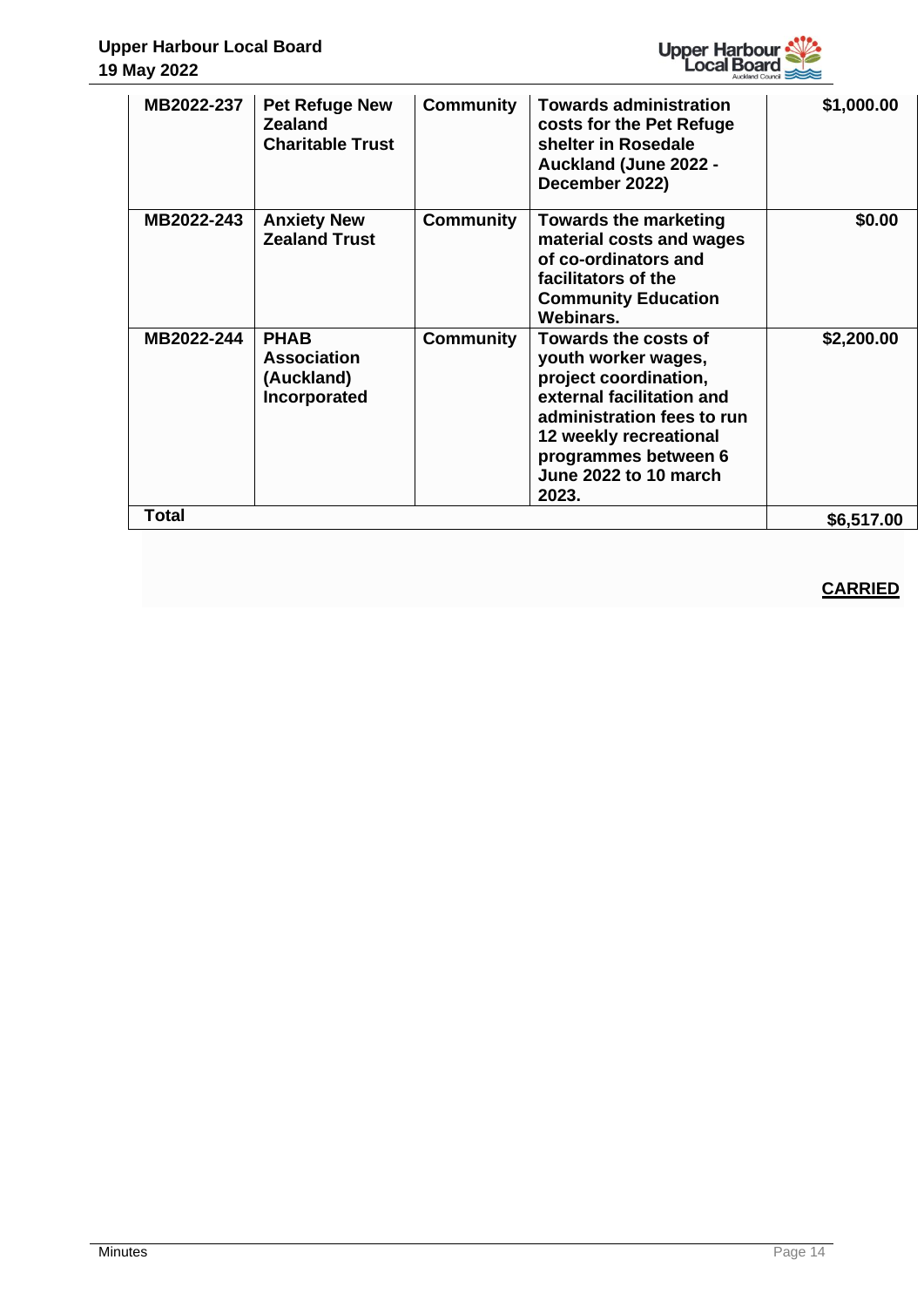

# **14 Upper Harbour Local Board Grants Programme 2022/2023**

Resolution number UH/2022/58

MOVED by Member B Neeson, seconded by Member U Casuri Balouch:

#### **That the Upper Harbour Local Board:**

**a) adopt the Upper Harbour Local Board Grants Programme 2022/2023 in Attachment A to this agenda report subject to the changes to the grant rounds for the 2022/2023 financial year as follows:**

| 2022/2023<br>grant rounds | <b>Opens</b> | <b>Closes</b>      | <b>Decision</b><br>made | <b>Projects to</b><br>occur after |
|---------------------------|--------------|--------------------|-------------------------|-----------------------------------|
| <b>Local Grant</b>        | 13 Jun 2022  | <b>22 Jul 2022</b> | 15 Sep 2022             | 1 Oct 2022                        |
| Round one                 |              |                    |                         |                                   |
| <b>Local Grant</b>        | 13 Jan 2023  | 28 Feb 2023        | 20 Apr 2023             | 1 May 2023                        |
| <b>Round Two</b>          |              |                    |                         |                                   |
| Quick                     | 13 Mar 2023  | 14 Apr 2023        | 15 Jun 2023             | 1 Jul 2023                        |
| <b>Response</b>           |              |                    |                         |                                   |
| <b>Round One</b>          |              |                    |                         |                                   |
| Multi board               | 13 Jun 2022  | 19 Aug 2022        | 8 Dec 2022              | 1 Jan 2023                        |
| Round one                 |              |                    |                         |                                   |
| <b>Multi board</b>        | 06 Mar 2023  | 07 Apr 2023        | 18 May 2023             | 1Jun 2023                         |
| <b>Round two</b>          |              |                    |                         |                                   |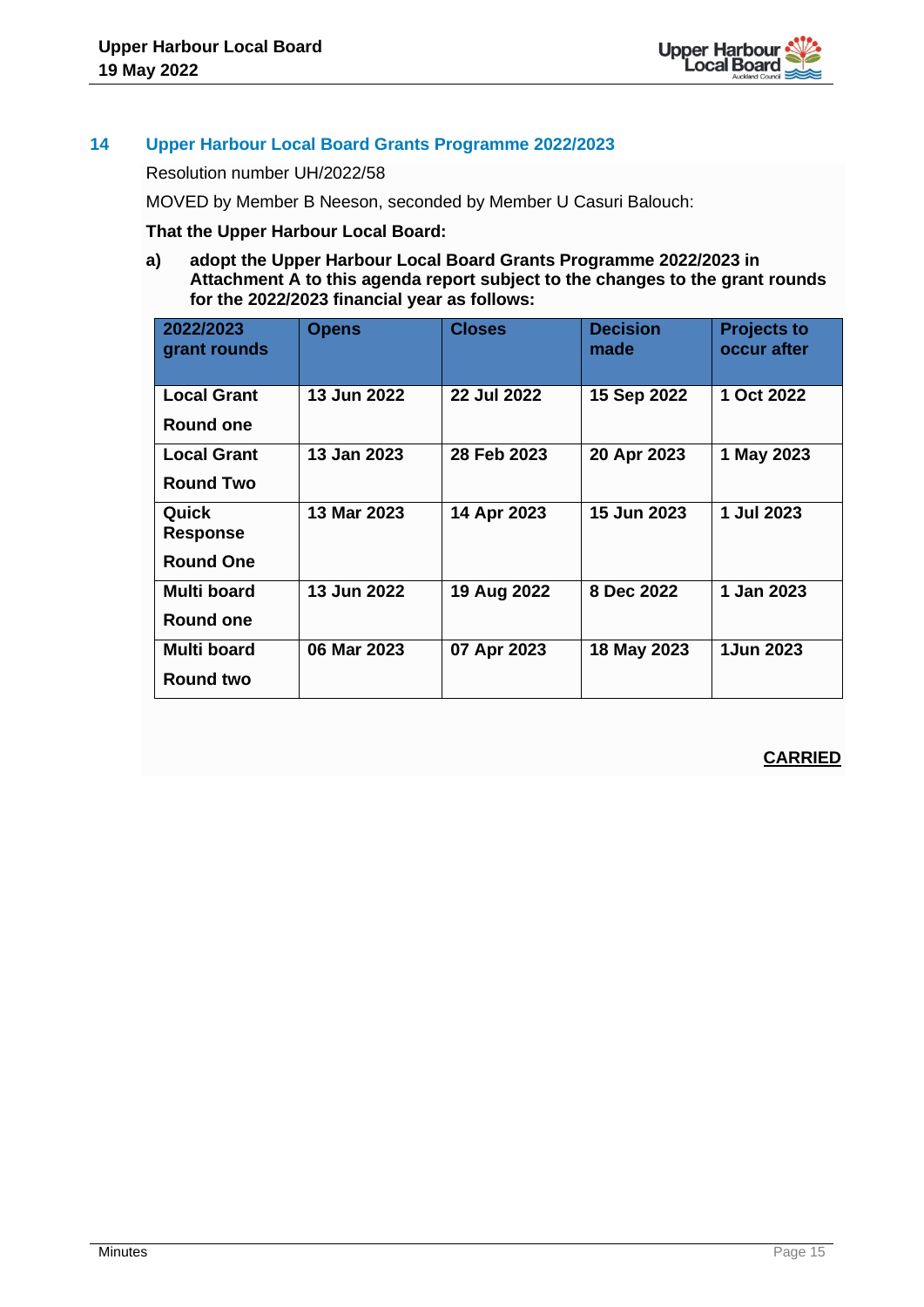

Note: the following items were considered ahead of Item 13 – Upper Harbour Local and Multi-Board Grants Round two 2021/2022 grant allocation and Item 14 – Upper Harbour Local Board Grants Programme 2022/2023:

- Item 15 Draft golf investment plan
- Item 16 Endorsing Business Improvement District (BID) targeted rate grant for 2022/2023
- Item 17 Community Facilities Network Plan revised Action Plan (2022)
- Item 18 Local Board feedback on Auckland Transport proposed speed limit changes
- Item 19- Governance forward work calendar
- Item 20 Workshop records

The meeting adjourned at 1:08pm and reconvened at 1:17pm

#### **21 Auckland Transport - West Hub Bulletin - May 2022**

An updated Auckland Transport West Hub Bulletin – May 2022 was provided for this item. A copy has been placed on the official minutes and is available on the Auckland Council website as a minute attachment

Resolution number UH/2022/59

MOVED by Member U Casuri Balouch, seconded by Member A Atkinson:

#### **That the Upper Harbour Local Board:**

**a) receive the updated Auckland Transport West Hub Bulletin for May 2022 as tabled to the minutes.**

# **CARRIED**

#### **Attachments**

A 19 May 2022, Upper Harbour Local Board Item 21: Auckland Transport West Hub Bulletin - May 2022 update.

#### **22 Local Board Members' Reports - May 2022**

Deputy Chairperson Miles tabled a written report for this item. A copy has been placed on the official minutes and is available on the Auckland Council website as a minute attachment

Resolution number UH/2022/60

MOVED by Chairperson L Whyte, seconded by Member N Mayne:

#### **That the Upper Harbour Local Board:**

**a) receive the verbal and written local board members reports.**

#### **CARRIED**

#### **Attachments**

A 19 May 2022 Upper Harbour Local Board Item 22: Deputy Chairperson Miles report.